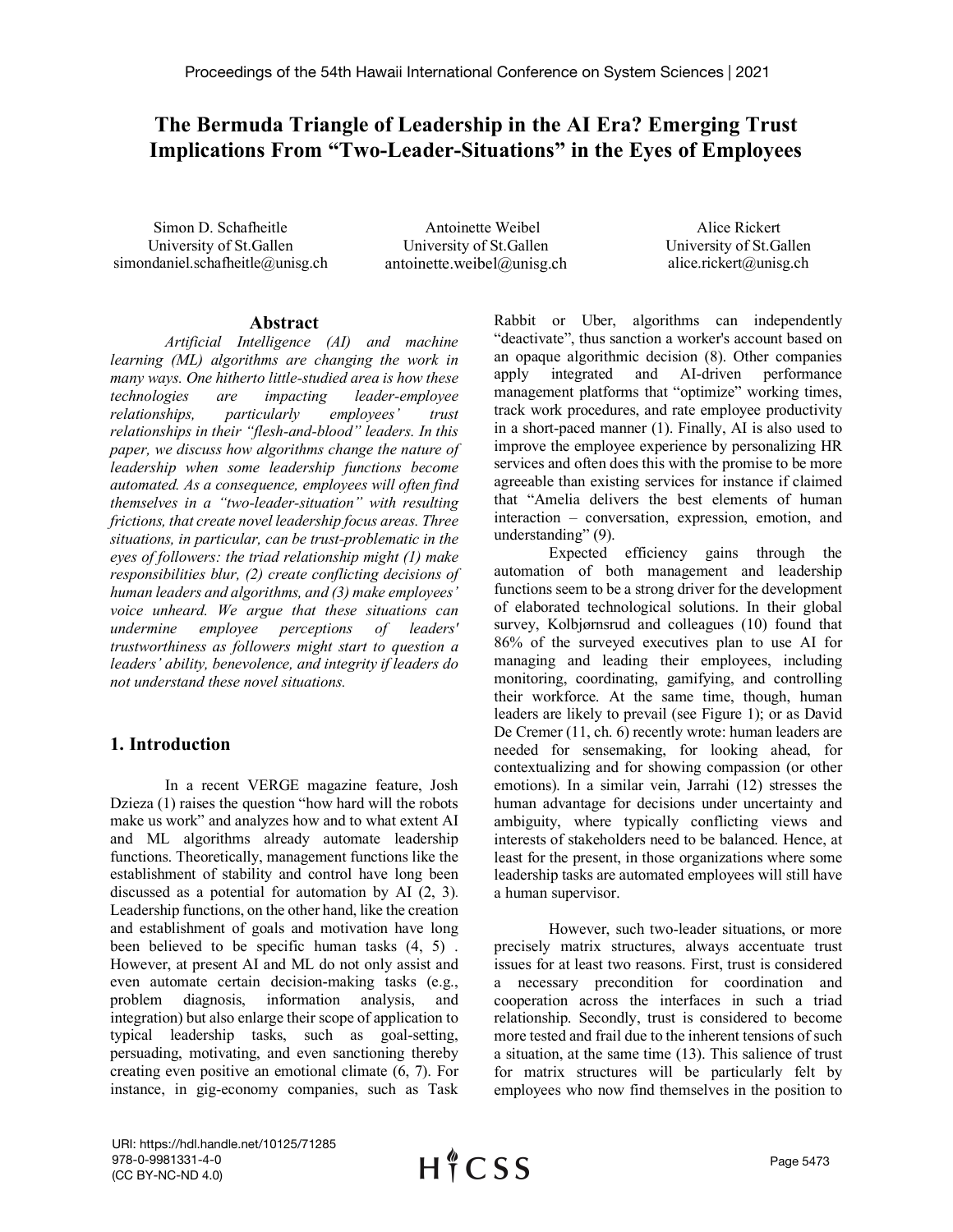be dependent on both, an algorithm and the human leader.

In this paper, we define employee trust in his/her leader as a willingness to be vulnerable based on beliefs about the likelihood that his/her leaders' future actions will be beneficial, favorable, or at least not detrimental" (14, p. 576). In a "two-leader-situation", however, vulnerabilities are pronounced often for the following reasons. First, it is often not clear which leader is responsible. On the one hand, this is a wanted design feature in matrix structures to allow for a compromise from two perspectives. On the other hand, this ambiguity is also an inherent feature of AI because self-learning algorithms change their function and "gestalt" over time and their mere application (15). Second, conflicts between these two leaders need to be resolved by the employee – this has been found to be one of the most difficult stumbling blocks in matrix structures (16). Here we will argue that a fight between an algorithm and a human leader is putting a particular strain on the employee-human leader trust relationship. Third, trust problems can also arise if the employee is not given enough voice; this is a likely scenario if algorithms and human leaders come to the same conclusion while the specific context as experienced by the employee was neither factored in by AI nor by the leader.

Thus, this paper aims at clarifying how algorithms impact existing social relationships inside organizations. More precisely, we contribute to a nuanced understanding of the triangle relationship between algorithms enacting leadership functions, human leaders, and employees. We are doing this by devoting special attention to novel leadership focus areas for sustaining employees' trust in leaders. To achieve this goal, we begin with the conceptualization of AI-/MLalgorithm's technological functionalities and theorize how they "can" automate leadership functions and what will be left for humans. Consequently, we address three novel, yet critical focus areas for leadership to sustain employees' trust in the human leader that is so important for effective workplace functioning (17). We conclude by outlining further avenues of research that underline our current work in progress.

# **2. Avenues of Algorithmic Leadership Automation**

To gain a better understanding of the advent of "two-leader-situations", we will outline how and why algorithms automate leadership functions. As a consequence, we will argue that three "Gallic villages" remain, where humans will remain superior to algorithms, hence make "two-leader-situations" emerge in the workplace.

### **2.1. Technological Functionalities of Algorithms**

Building on the work on algorithmic decisionmaking (e.g., 7, 18), algorithmic leadership (e.g., 19, 20), electronic performance monitoring (e.g., 21), human-machine interaction (e.g., 22), and the more general literature on the impact of technology on workplaces and their inherent social relationships (e.g., 23, 24), we distilled the following two technological functionalities of algorithms that drive leadership automation: (1) *algorithms' foresightedness* (25) and (2) *prescriptive analysis capabilities* (26, 27).



**Figure 1**. Automation potential of management and leadership functions through algorithms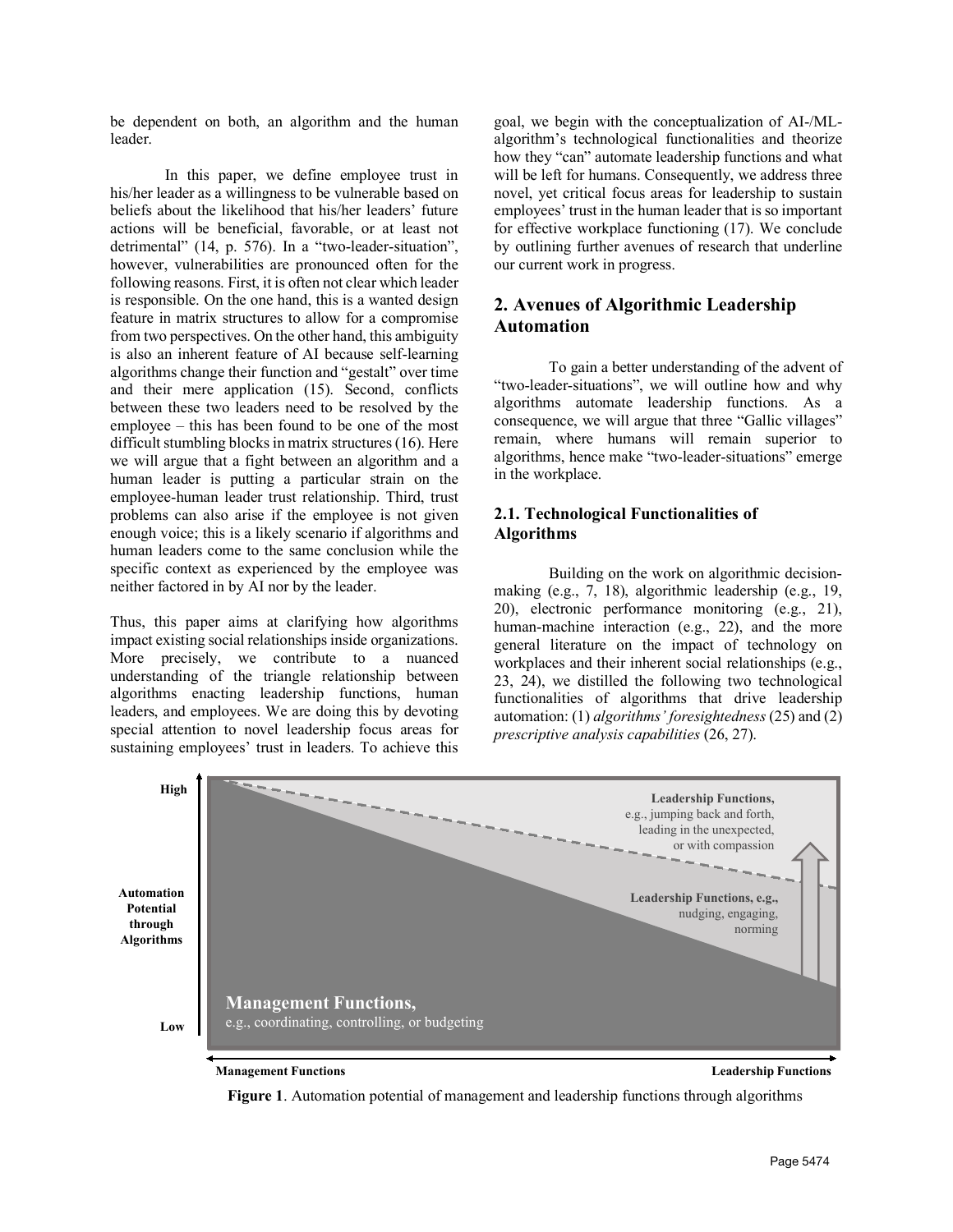*Foresightedness* differentiates algorithms from rather "old technologies", such as first-generation computers, that function more reliable, accurate, and allow augmented data gathering and analysis procedures, compared to humans (i.e., appropriateness, see 25). In combination with foresightedness, algorithms become "intelligent" because it allows algorithms to develop and refine their capabilities from their analyses' enactment and that they can autonomously apply their capabilities to original and novel application areas. For instance, IBM WATSON's foresightedness manifests as it gets better in identifying dog pictures from a vast amount of image data and that this capacity is also applicable to Jeopardy quiz competitions (28). Of course, an algorithm's foresightedness rests on necessary prerequisites of precise, reliable, and augmented data gathering and analysis capabilities, i.e., its appropriateness. Examples of foresightedness of algorithms include Natural Language Processing algorithms, Artificial Neural Networks, or Bayesian Belief Networks (see 27, for an overview). Applied to the automation of leadership, foresightedness means that an algorithm is technically capable of performing leadership functions, i.e. that it "possesses" relevant technological capabilities enabling it to perform leadership functions. Simply put, foresightedness means that an algorithm is *technically capable* of enacting leadership functions.

Secondly, *prescriptive analysis capabilities* mean that algorithms can recommend action based on a likelihood evaluation of existing alternatives. These capabilities comprise the most sophisticated form of automation, compared to descriptive (i.e., static status quo analyses in form of dashboards) or predictive ones (i.e. forecasting outcomes, based on historic or real-time data similar to an OLS regression logic) (26, 29). In line with the review findings of Lepenioti and colleagues (30, p. 58), prescriptive capabilities capitalize on AI and ML to embed predictive findings in a probabilistic context "*to provide adaptive, automated, constrained time-dependent and optimal decisions*". For instance, the Amazon "firing-by-algorithm" practice illustrates how algorithms use "static" predictions on success factors of employee performance to evaluate the likelihood that a particular employee will continue to underperform and that firing might be the cheapest alternative compared to training or development initiatives (31). Examples of an algorithm's prescriptive capabilities include all sorts of sophisticated regression analyses (e.g., ARIMA), or automated Monte Carlo simulation techniques, amongst others  $(27, p. 33)$ . Applied to the automation of leadership, prescriptive capabilities enable an algorithm to practically apply its foresighted capabilities to HR issues, hence to perform

leadership functions. Simply put, prescriptive capabilities mean that an algorithm has what it takes to *actually implement and apply* its foresighted capabilities into business practice.

## **2.2. Basic Premises of the Functional Perspective of Leadership**

Leadership is defined as any process or practice that a leader undertakes to direct, motivate, or encourage his/her employees to achieve organizational objectives (4, 11). The leadership role is embedded in the wider organizational hierarchy that also defines who holds the authority to lead and who should follow (cf. 32). The functional perspective emphasizes leadership as an influence process in which a leader needs to fulfill specific functions to attain the broader goals; this is achieved via the enactment of concrete processes and practices (4, 6, 33). Following Lord (6, p. 115), the functional perspective also assumes that leadership is defined by the joint perception of followers, hence emphasizes employee's buy-in as co-pivotal for leadership effectiveness.

This perspective is reasonable to adopt because it disentangles the broad concept of leadership into its smallest and tangible constituent parts (6). Hence a functional perspective enables researchers to be precise on the avenues of how and to what extent algorithms automate leadership (cf. 11, p. 30 for advocating such an approach). Also, the functional leadership perspective assumes that leadership needs to be legitimated by employees, i.e. employees have to be willing to be led. Facing a growing permeation of workplaces with technology, employees' willingness to be led under these novel circumstances is thus crucial for effective technology deployment (see 34). Lord (6) classifies twelve leadership functions and categorizes these along two dimensions: targeted towards *task performance* or *group maintenance*. The first dimension includes functions such as developing plans, coordinating behaviors, removing barriers, and providing resources or facilitating evaluation, analysis, and integration, for instance. The second dimension comprises the stimulation of high task motivation, the fulfillment of employees' non-task needs, reduction or prevention of conflicts, or the development of a positive emotional atmosphere (6, p. 117). Morgeson and colleagues (4, p. 10) adopt a similar perspective as they cluster 15 functions into the dimensions *preparation of work* (e.g., how teams, workflows, and processes are organized) and *execution of the work* (e.g., task or contextual performance). In this vein, leadership functions targeted to the preparation of work include team composition, and development, setting goals, and expectancies, or the installation of feedback channels. Examples of the latter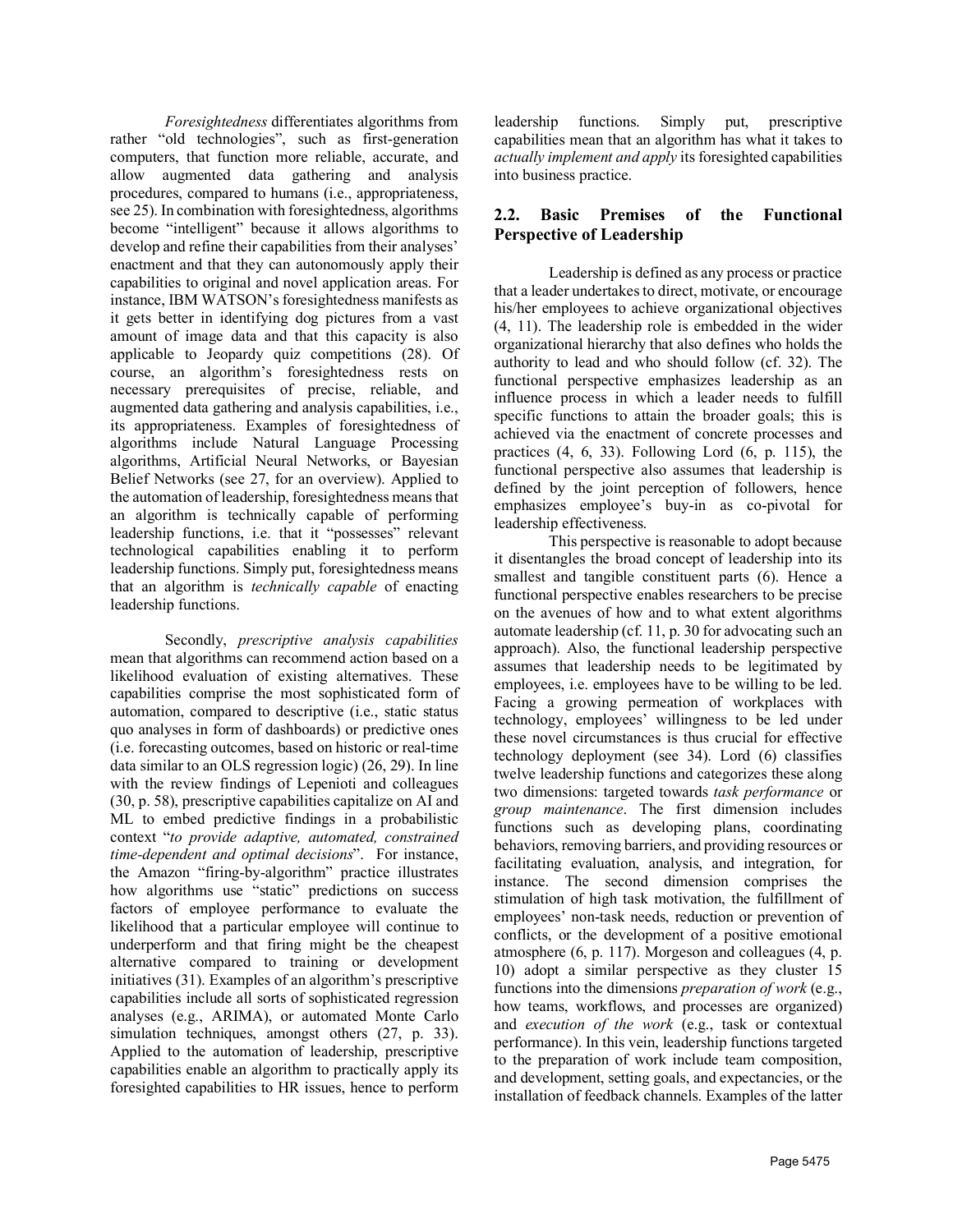dimension comprise performance monitoring, provision of resources, problem-solving, or the challenge of work results.

### **2.3. "Gallic Villages" of Leadership Automation – What is Left for Humans?**

Echoing the most recent book of De Cremer (11, see also 24), algorithms appear superior in enacting those leadership functions, where they can capitalize on rule-adherence and mathematical if-then logic, based on reliably processing vast amounts of data, faster than humans and without errors (e.g., 7). For instance, Ravid and colleagues (21) provide a comprehensive review of the broad knowledge of how algorithms automatize performance monitoring. Appelbaum and colleagues (27, p. 38) do the same for how algorithms automate learning and development leadership functions or to assess work productivity and Duggan and colleagues (35) review how algorithms autonomously lead gigeconomy employees.

Yet, we have identified three areas of leadership functions, where humans will be superior in executing leadership functions, at least for a considerable time to come (see Figure 1) These are (1) *jumping back and forth between functional leadership targets*, (2) *leading in the unexpected, and (3) leading with compassion*. We call them "Gallic villages" of leadership and argue that leadership cannot and will not be fully automated.

**2.3.1. Jumping back and forth between functional leadership targets.** Leadership in everyday practice means that leaders have to navigate through a broad amalgam of topics, which often does not allow a sequential enactment of leadership functions (36). For instance, performance monitoring is an ongoing function and its effectiveness is highly dependent on how such monitoring processes (with or without the aid of algorithms) are embedded in a wider set of workplace norms and organizational culture (e.g., 37, 38). Hence, this requires leaders to simultaneously tango more informal leadership functions and, if needed, to make adaptions either in the way how formal monitoring processes are designed or how sense-making of the resulting data is enacted. Additionally, the continuous jumping of leaders between preparation- and executionof-work-oriented leadership functions gets further fueled by the advent of algorithms. We surmise that this is due to the nature of algorithms and their machinelearning capabilities. Once applied, they continuously refine and develop functionalities that translate organizational complexity into zeros and ones. Put it

differently, they contribute to decompose formerly complex and interdependent workflows for the sake of data processability and analyzability. Thus, leadership needs to make sure that the decomposed work packages (no matter whether performed by humans or algorithms) re-integrate and mesh smoothly to secure overall work performance. Recalling the nature of how AI-/MLalgorithms function, humans remain superior in performing the so needed jumping back and forth between various leadership functions or deliberately balancing various functions simultaneously.

**2.3.2. Leading in the unexpected.** Apart from that many organizations operate in VUCA-market environments (cf. 39), the likelihood for irregularities in workflows, the management of unforeseen or unexpected events, or the fast adaption to changing circumstances become the new parameters of leadership success (40). This stresses the importance of considering the context for leadership effectiveness (see also 41, 42). Algorithms, however, are "unable" to consider the leadership context because they are programmed to find the best-generalized solution and if more data is provided to develop a better one, based on logical and mathematical operating procedures (7, p. 248 call algorithms supercarriers of rationality). Hence algorithmic leadership is focused on specific problems where an optimal solution is searched for; in this area, smart machines are most likely to eventually outperform humans. Prescriptive capabilities, for instance, can improve trade-off decisions due to their large, and "objective" information base and by assigning success probabilities of available outcomes. Yet this very feature at the same time undermines algorithms from drawing on "contextualized judgements". As a consequence, the algorithmic solution might be the optimal in terms of technical correctness but it still might not be adequate in terms of its fit with HR philosophy or company values. For instance, the often-cited hiring-/firing-by-algorithm examples might be effective in processing vast amounts of job applications and creating shortlists. However, if one were to disregard the HR philosophy or diversity values in this specific case, the workforce would likely consist of "old, white men over 60" (cf. 43).

**2.3.3. Leading with compassion.** Finally, at present, algorithms are not empathetic and thus are also not able to show compassion. Compassion is understood as consisting of three components (1) noticing another person's suffering, (2) empathically feeling another person's pain, and (3) acting in a manner to ease the suffering" (44, p. 94). We propose that in a context where some of the leadership functions are automated this particular human skill will be in great demand. First, a technology-intensive workplace is found to augment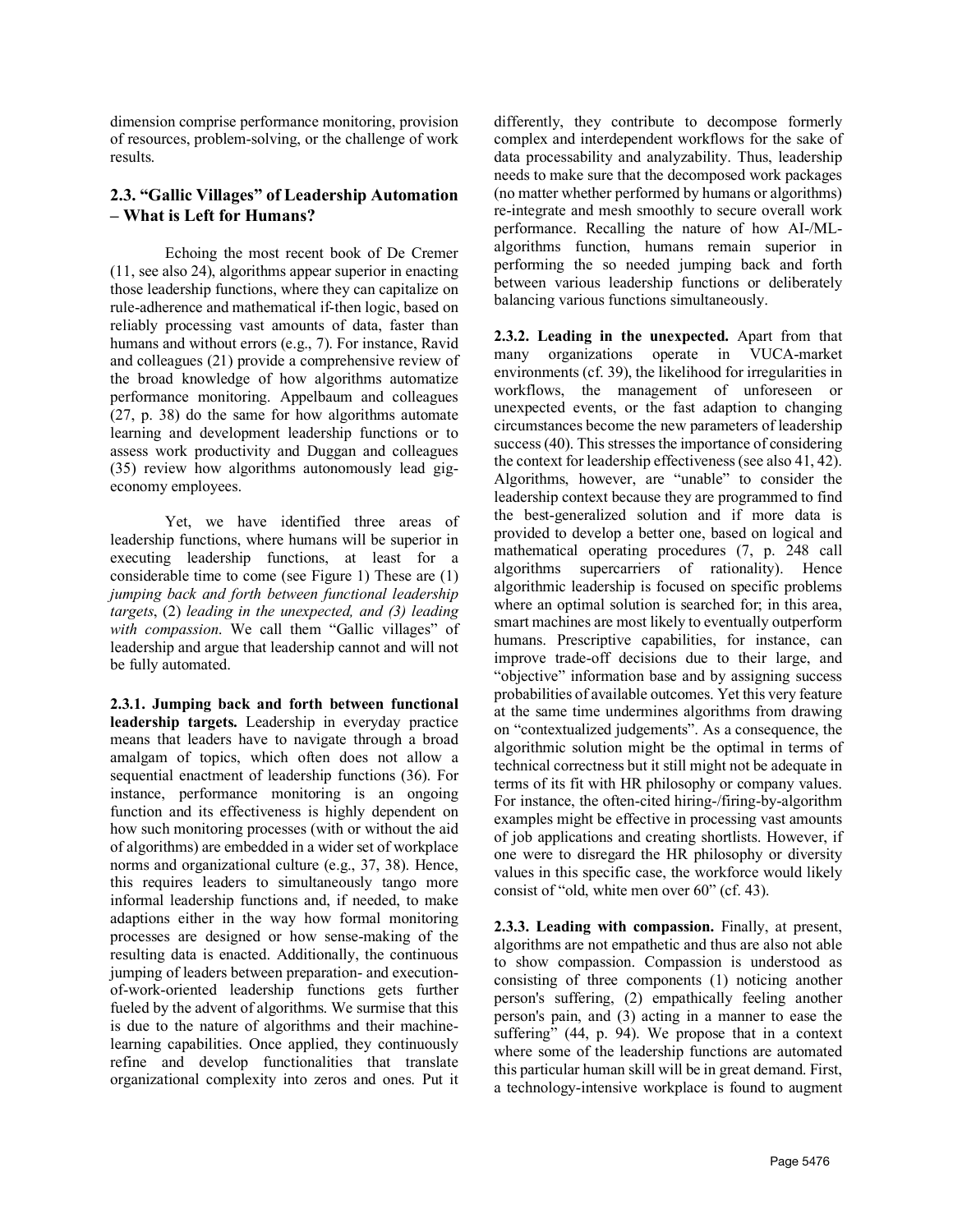the psychological load of employees. Hence, pain – both in the form of fatigue and thus more physical pain but also in the form of heightened stress levels, and thus psychological pain is likely to be present in such a workplace (45). Second, automation even beyond the automation of leadership is demanding some amount of employee standardized behaviors and hence a certain "dehumanization" of work is one of the likely consequences (18). Human leaders can counteract by not only sensing and emphasizing this situation but also by offering sympathy and psychological support (46). Finally, some of these technologies are rendering employees invariably more vulnerable, particularly when consequences such as "fired by the algorithm" are credible scenarios. Here too, leaders need to interfere based on their ability to understand the specific context where such decisions happen, by understanding employees' position, and by being able to decide when compassion is the better option than following an automatism dictated by the machine. Leading with compassion will therefore include mediating between generalized algorithmic decisions and the specific subjective contextual factors, to protect and defend the human value in an automation driven organization (34).

# **3. Emerging Trust Implications for Leadership**

As we have argued, algorithms' foresighted and prescriptive functionalities have the potential to automate leadership functions in manifold and hitherto unforeseen ways. However, as of now, we have argued three "gallic villages" of leadership to be immune to algorithmic automation. Hence two-boss situations will be the norm. Drawing on what we just outlined we expect that three areas of possible trust concern emerge/need to be highlighted: The triangle relationship between employee, algorithms, and human leaders (1) *blurs responsibilities*, (2) *might create conflicting decisions of human leaders and algorithms*, and (3) *employee voice might not be heard*. To gain a nuanced understanding of all three trust-related areas, we describe in the following triangle scenarios, illustrate them with examples from business practice, and raise emerging trust implications. For each scenario, we introduce Charly as an exemplary employee and Juliette as his leader "of flesh and blood" who have to interact with algorithms to complete their tasks.

## **3.1. The Blurring of Responsibilities Between Human Leaders and Algorithms.**

**3.1.1. Scenario.** In this triangular relationship, Charly may be instructed by Juliette to accomplish a certain task

and that task cannot be accomplished without Charly interacting with algorithms (note that otherwise, the relationship would not be a triad). During this interaction, the algorithm naturally requires Charly to intervene, to post-process, or to react to the results of that algorithm's functioning. One day, an error occurs in the completion of work for which Charly is held responsible by Juliette. Charly, however, feels betrayed since Juliette instructed him to follow the algorithm's recommendations. Furthermore, he feels treated unfairly, since he neither decided to deploy algorithms into workflows nor possesses relevant knowledge to critically assess or predict functioning errors of algorithms.

**3.1.2. Example from business practice.** This scenario materializes in the work of content moderators and fake checkers at Facebook and Twitter (47). Their task is to manually evaluate the content of posts or tweets for fake news or racist content within seconds. To carry out this task they have to rely on algorithmic shortlisting, which is thought to solve issues of language ambiguity (48, 49). Such accounts of ambiguity are recently fueled since language adapts at growing speed to local parlances, teenage slangs, or simply because words can have a completely different meaning depending on the context or zeitgeist (e.g., "that's shit" vs. "crazy shit"). Yet, ambiguity can be problematic for the algorithm too, and as a consequence, not all posts and tweets are shortlisted. However, Facebook and Twitter pay their employees based on success rates of false-negative assessments and, hence, clearly attribute "errors" slipped through their fingers" to the human and not the algorithmic agent. Thus while responsibilities are not attributable, an imbalance towards handling this lack of attributability in favor of the machine arises (50).

**3.1.3. Emerging trust implications.** In general, any two-leader- and, of course, triad-situation is linked to some amount of responsibility diffusion. Here we understand responsibility as taking ownership of actions and behaviors and, in the context of leadership, to take over responsibility for others (51). Hence, responsibility is also centered around moral obligations naturally linked to humans and, thus is also an integral part of the leader-employee trust relationship. Both employee and human leaders are likely to expect each other to be bound by shared values and to show integrity (52, 53). Any "shirking" of such expectation is likely to put a strain on trust. Also, if employees feel that they are always "on the short end of the equation", i.e. the algorithm might be liable but not responsible and responsibility always lies with the employee – employees' beliefs in the human leaders' benevolence might falter.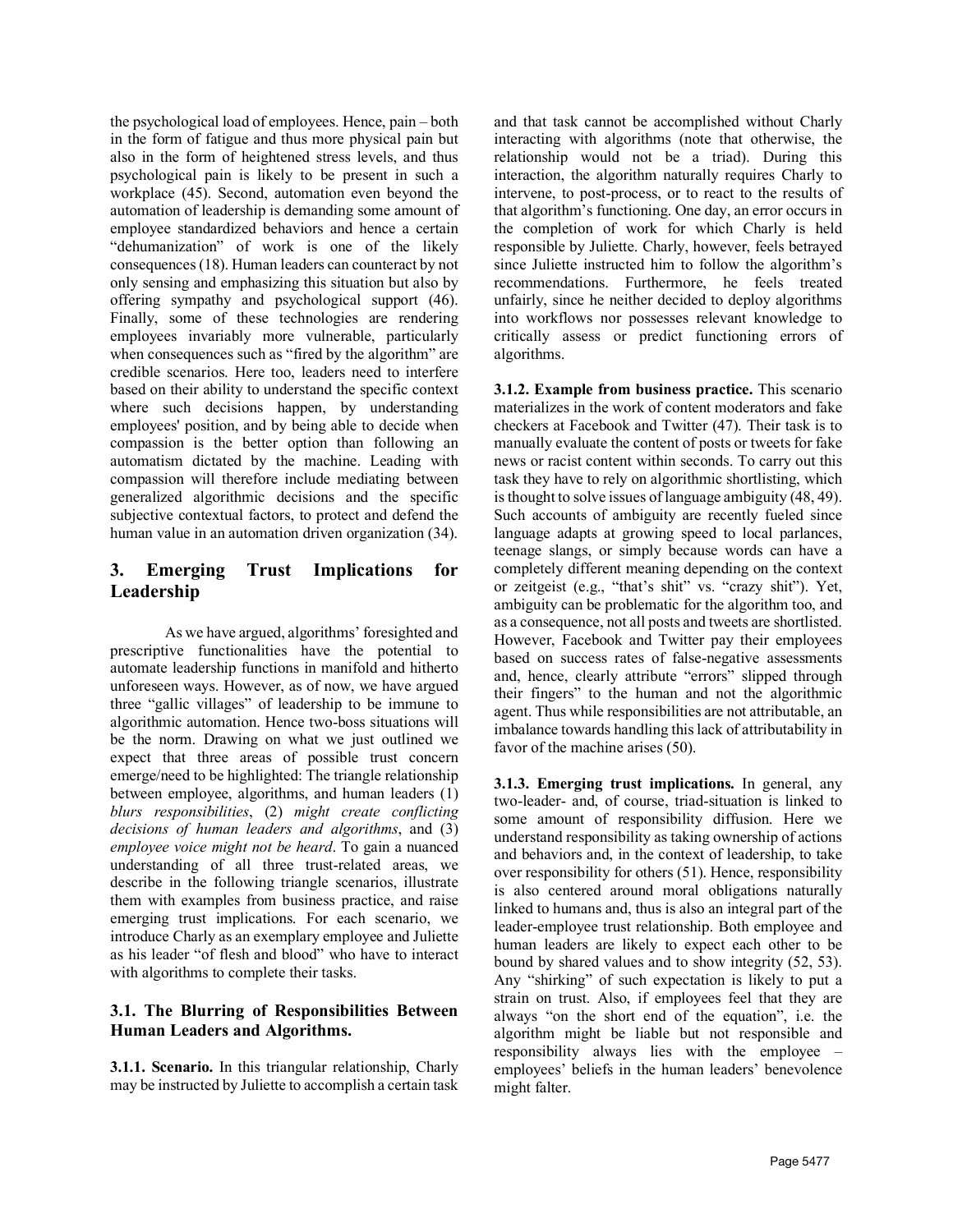Specifically, human leaders might be perceived to fail to meet employees' subjective expectations of how treatment in the workplace should look like according to their psychological contract (Robinson, 1996). Employees perceive the leader's behavior when not living up to responsibility as a violation of their right to be protected, supported, and cared for by their leader (51). Such a lack of authenticity, in turn, might further fuel negative trust beliefs. Based on both the breach of the psychological contract (14) and the lack of a genuine attitude, employees likely assume that human leaders lack benevolence towards them.

By limiting human leadership to the mere formal execution of the leadership function and thus not actively tackling the diffusion of responsibility, the human leader is perceived to lack moral responsibility (51) and to be disintermediated from leadership (34). Especially since moral responsibility cannot be assumed by algorithms as their non-living nature impedes general responsibility or accountability attributions (51, 54), it is the responsibility of the human leader to protect employees' rights and save their face instead of blaming them. Hence, if leaders do not address issues of responsibility diffusion, their felt integrity is likely to suffer. Echoing Kellogg and colleagues (34), the "disintermediation" of leaders from leadership prevents employees from appealing to human leaders (55), which is likely perceived as inhumane or even imprisoning (56). With regards to the trust relationship, these perceptions might be attributed to either a leader's unwillingness to actively address issues of responsibility diffusion or from hazardous hiding behind formal rules and processes, at the cost of employees. As a consequence, employees' trusting beliefs, but also benevolence and integrity expectations are likely to take damage.

### **3.2. Contradictions Between Human Leaders and Algorithms.**

**3.2.1. Scenario.** From such a "two-leader-situation", it is likely that contradictions between algorithms' and human enactment of leadership functions emerge. Put simply, an algorithm might incentivize the adherence to prespecified performance KPIs to achieve promotion or bonus, whereas Juliette might encourage Charly to share his knowledge with peers or invest in a learning culture from errors, that conflict with strict adherence to the algorithms KPI directive. So for Charly, a problem of leadership credibility arises. Due to the uniqueness of the decision situation, Charly's experience would be a poor guide in solving this problem and both available solutions will put a strain on the leader-employee relationship. Given the amalgam of organizational power structures, dependencies, and interpersonal

bonds, it is very likely Charly decides to follow Juliette's advice even though he would find the algorithm more credible.

**3.2.2. Example from business practice.** This scenario materializes in the plane crash of Garuda Indonesian Flight 159 in 1997. Due to dense fog during the landing approach, the pilot had to solve conflicting directives from the human air traffic controller and the approach chart map. Due to personal experience and an overview of all air traffic in that region, the air traffic control instructed the approach to the airport from the south, hence turn left for landing. Due to noise and the poor audio quality, the pilot was not sure if he got the advice right and consulted the approach chart map (i.e., the algorithm) proposing the contrary. Trapped in conflicting directives from both, the algorithm and the air traffic controller, the pilot finally decided to follow the human advice; but because valuable time was lost and topography changed from flat to mountainous the human instruction turned out to be "false". Hence, this example illustrates the significance of credibility problems and strain arising from this triad relationship.

**3.2.3. Emerging trust implications.** The few and experimental results show that humans are more inclined to follow algorithms in conflicting or contradicting situations (57). Furthermore, these results show that the more difficult and risky a situation gets, the greater the probability that employees will opt for the algorithm, at the cost of the human directive (58). It is noteworthy, however, that these insights were generated under lab conditions, with no experience with either the human or the algorithm and in the absence of any social bonds. Hence if employees "rightly" follow the algorithmic directive, we would not expect any problematic trust issues to arise (59). However, we identified two conditions from business practice, that might make trust challenges occur. First, if employees' trust is not a free choice, and second if employees have (negative) experiences with algorithms.

First, and adhering to the "trust as a poisoned chalice" argument of Skinner and colleagues (60), it might be that employees' decision to follow the human leader depends on the social structures of the organization, i.e., social bonds, fear of negative social consequences or the compliance with social protocols and hierarchies. In this case, employees would trust leaders reluctantly. Such felt, but unwanted trust from the side of the leader might also undermine the trust relationship between both parties, particularly when a human leader's decision was mistaken (60) as his/her "fault" decision might be perceived as weighing particularly heavy.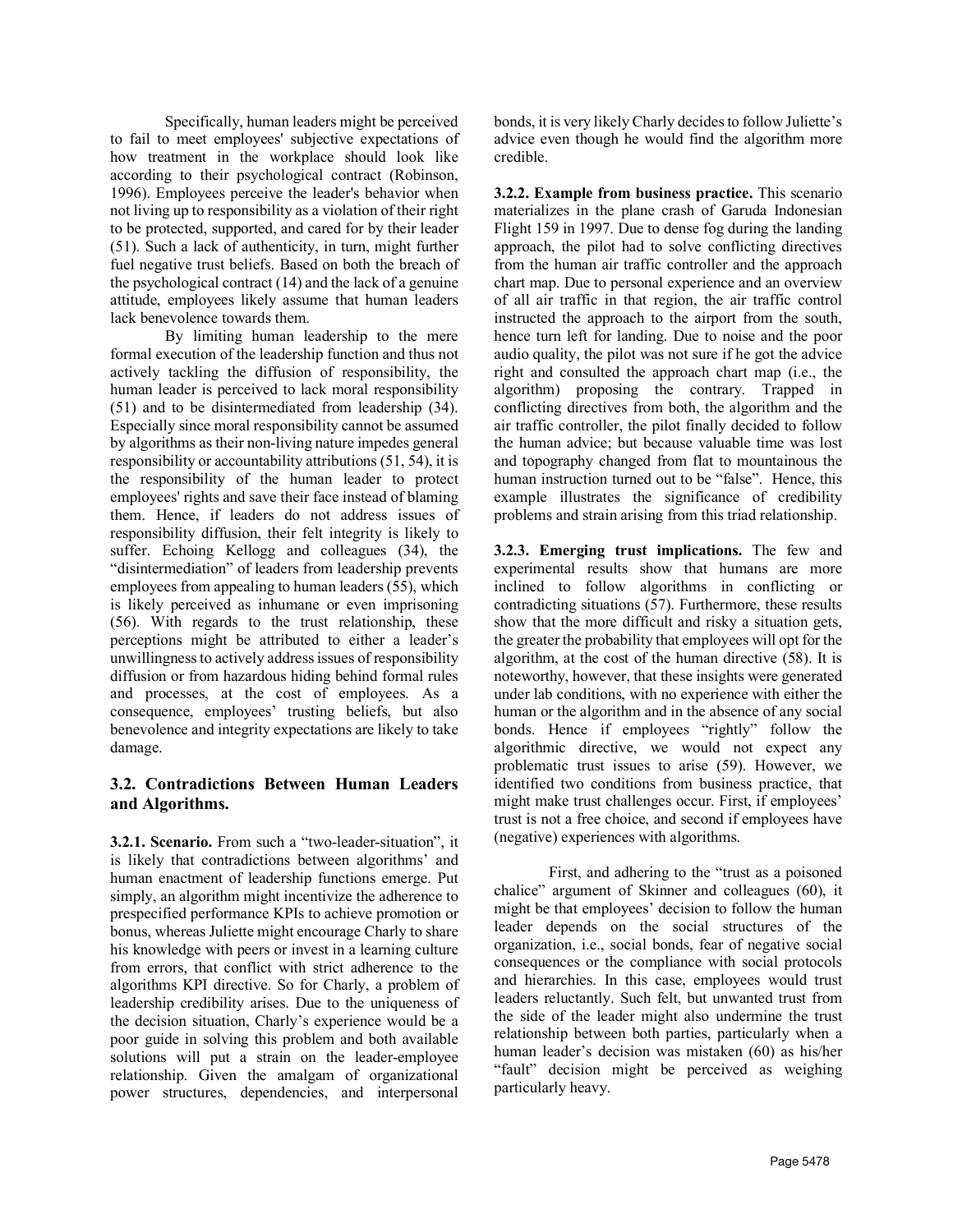Secondly, it might that employees already have experience in interacting with algorithms as well as on their possible insufficiencies. In this case, employees' trust in leaders would be a result of heuristics (61), of prior experience, or the grown tendency to trust people more than algorithms, simply because "there you know what you have and how they tick" (59). In this case, a leader's mistaken decision also impacts the trust relationship, but the extent of this remains unclear, to date. One might surmise, that the mistaken decision might lower employees trusting beliefs, because then, perceived vulnerabilities and helplessness becomes even greater, in that he/she no longer knows whom he/she can follow.

### **3.3. Employee Voice Might not be Heard.**

**3.3.1. Scenario.** Ultimately, Charly might also be confronted with Juliette and the algorithm "having the same opinion", evoking feelings that the two have conspired against Charly while ignoring his concerns and interests (i.e., employee voice). For instance, a predictive algorithm autonomously evaluates Charley's performances based on historic performance data and comes to the result that Charly is not to be promoted or that his bonus is withheld. Juliette might support the algorithmic forecast and puts it into effect without consulting Charley who is trying to explain why the performance data might be wrong.

**3.3.2. Example from business practice.** Zooming into the gig-economy business practice, Uber's rideassigning algorithm frequently penalizes drivers with low-rated customer feedback via deactivating their presence on the smartphone application for certain timeintervals. Thereby the driver gets sanctions for unwanted behaviors. Even though Uber pursues a zero-tolerance policy on low customer ratings (whether or not they are reasonably justified), each case is still reviewed by a human leader. However, in most cases, the Uber leaders agree with the algorithm's choice, without reaching out to the drivers themselves to justify the decision or provide driver-feedback channels. Even valid proof against substance misuse (e.g., blood tests or camera footage) or better knowledge of customer rating biases often do not lead to a quicker reactivation of a driver's account through human leaders (62).

**3.3.3. Emerging trust implications.** This "two-leadersituation" outlines how a leader's perceived trustworthiness suffers from his/her "blind reliance" on algorithms. There are several reasons why leaders might often prefer not to consider employees' contextual accounts in their decision making. First, the "blind

reliance", i.e., a lack of detailed knowledge on algorithmic data processing and analysis, might push them into the position to "overuse" the algorithm, similar to a "gold fever" mentality  $(7, 63)$ . Secondly, leaders might find themselves entrapped in an "illusion of control", i.e., a tendency to believe more in the superiority of algorithms, the more complex a decision gets (64, 65). Third, giving employees a voice is timeconsuming and might lead to embarrassing situations if one or the other party has to admit to a lack of detailed knowledge on the algorithm's functioning. Taken together, and if not seen as a leadership priority, employee voice is likely to be underused.

As a consequence, such overreliance might be perceived as a "fraternization with the algorithm", thus would be evaluated by the employee as a manifestation or signal of a leader's disrespect towards the follower. Besides, Santiago (66) highlights, that fraternization with the algorithm can be perceived as a degradation of the employee. The results of Abbass (67) can be interpreted similarly, as he illustrates that handing only the "left-overs" tasks to employees creates unhuman workplaces in which algorithms receive the "filet pieces" of work.

Besides giving employees a voice is an important antecedent for interpersonal justice perceptions (68). Thus, employees who feel not heard will adjust their integrity and benevolence beliefs regarding their supervisor. Benevolence defined as goodwill towards the employee is similar to compassion a uniquely human attribute, which algorithms can mirror, but never apply due to its analytical and rational nature (69). However, benevolence, compassion, and integrity as trustworthiness antecedents (70, 71) are of special importance for the perceived humanness and trust development in workplaces (72-74). Hence, the lived-out lack of benevolence and compassion shown towards employees leads to loss of agency (51), a perceived violation of the psychological contract (14), feelings of injustice (75), and hence unwillingness to be vulnerable and follow (67, 76).

### **4. Concluding Remarks**

We have argued that algorithms and automated leadership functions alter the trust dynamics between employees and their human leaders. We propose that novel trust challenges are evoked that need to be analyzed in more depth. In our ongoing research, we will employ a diary method to capture these new relationship dynamics, to explore possible trust interruptions, and to observe how trust between human leaders and employees is preserved or altered.

Further research should also analyze trust dynamics from a multilevel approach. Two additional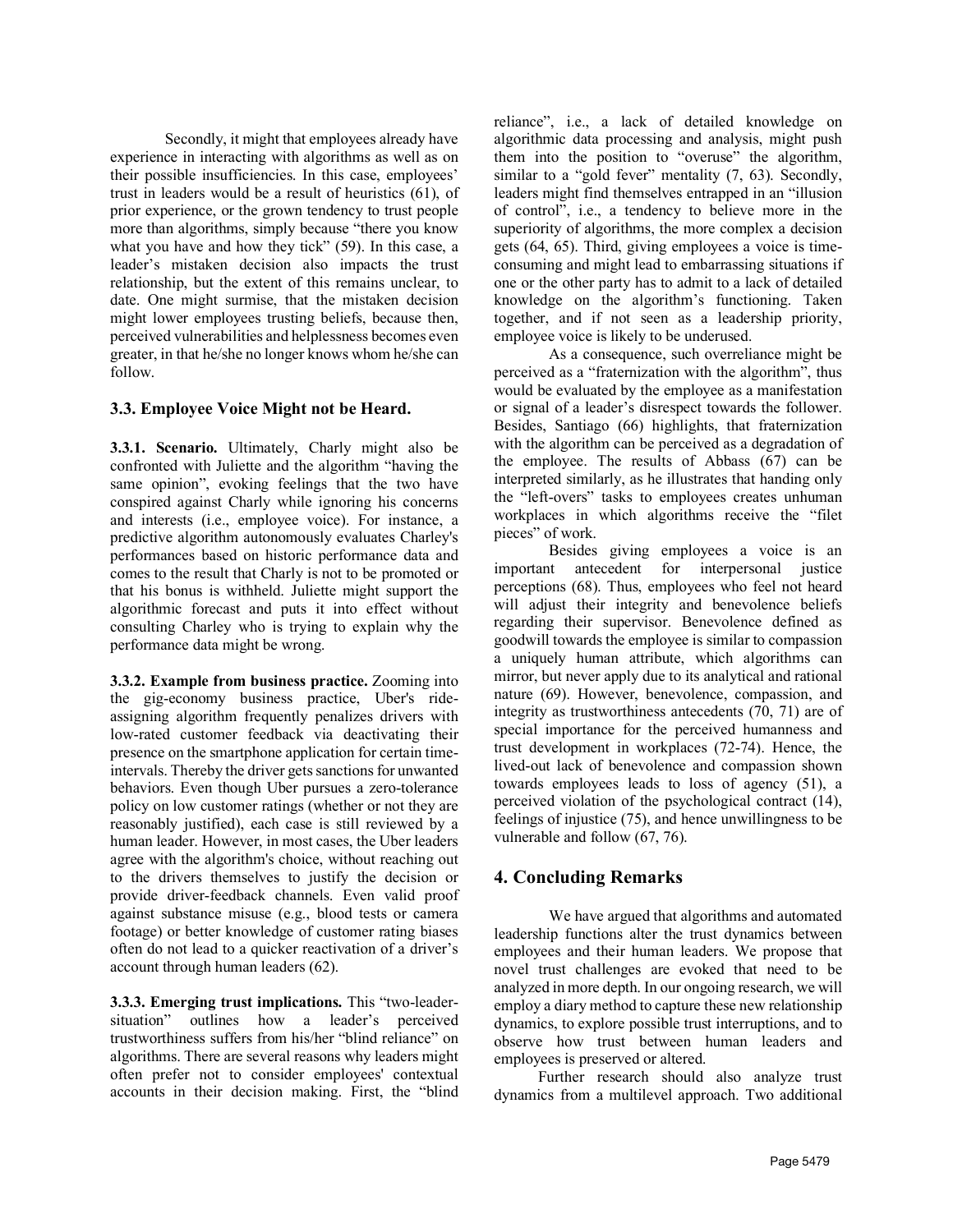levels are of particular importance. First, trust in algorithms is likely to influence the dynamics of the triad we have identified. For instance, high-level trust in algorithms may undermine the relationship-troubling dynamics sketched in this article in a more pronounced fashion. Second, trust in the employer is also another important contingency as it might buffer conflicts and soften the possible strain evoked by the two-boss situation. In all, while insights on the trust-technology relationship are growing quickly, research on new relationship dynamics between human agents in organizations caused by technological interventions is lagging. This is why we analyzed how algorithms are changing trust relations between human leaders and human followers.

### **4. References**

- [1]. Dzieza J. How hard will robots make us work? THE VERGE. 2020.
- [2]. Wesche JS, Sonderegger A. When computers take the lead: The automation of leadership. Computers in Human Behavior. 2019;101:197-209.
- [3]. Gardner SD, Lepak DP, Bartol KM. Virtual HR: The impact of information technology on the human resource professional. Journal of Vocational Behavior. 2003;63(2):159-79.
- [4]. Morgeson FP, DeRue DS, Karam EP. Leadership in teams: A functional approach to understanding leadership structures and processes. Journal of Management. 2010;36(1):5-39.
- [5]. Zaleznik A. Managers and leaders: Are they different? Harvard Business Review. 2004;82(1):74.
- [6]. Lord RG. Functional leadership behavior: Measurement and relation to social power and leadership perceptions. Administrative Science Quarterly. 1977:114-33.
- [7]. Lindebaum D, Vesa M, den Hond F. Insights from "the machine stops" to better understand rational assumptions in algorithmic decision making and its implications for organizations. Academy of Management Review. 2020;45(1):247-63.
- [8]. Prassl J. Humans as a service: The promise and perils of work in the gig economy: Oxford University Press; 2018.
- [9]. Amelia US LLC. Amelia The most human AI Retrieved from: [https://amelia.com/\(](https://amelia.com/)last access: November 20th, 2020)2020 [
- [10]. Kolbjørnsrud V, Amico R, Thomas RJ. How artificial intelligence will redefine management. Harvard Business Review. 2016;2:1-6.
- [11]. De Cremer D. Leadership by algorithm. Who leads and who follows in the AI era? Hampshire (GB): Harriman House 2020.
- [12]. Jarrahi MH. Artificial intelligence and the future of work: Human-AI symbiosis in organizational decision making. Business Horizons. 2018;61(4):577-86.
- [13]. Creed WED, Miles RE. Trust in organization. A conceptual framework linking organizational forms, managerial philosophies, and the opportunity of costs of controls. 1996. In: Trust in organizations Frontiers of theory and research [Internet]. Thousand Oaks: Sage Publications; [16-38].
- [14]. Robinson SL. Trust and breach of the psychological contract. Administrative Science Quarterly. 1996;41(4):574-99.
- [15]. Ford RC, Randolph WA. Cross-functional structures: A review and integration of matrix organization and project management. Journal of Management. 1992;18(2):267-94.
- [16]. Joyce WF. Matrix organization: A social experiment. Academy of Management Journal. 1986;29(3):536-61.
- [17]. Long CP, Sitkin SB. Control–trust dynamics in organizations: Identifying shared perspectives and charting conceptual fault lines. Academy of Management Annals. 2018;12(2):725-51.
- [18]. Lee MK. Understanding perception of algorithmic decisions: Fairness, trust, and emotion in response to algorithmic management. Big Data & Society. 2018;5(1):1-16.
- [19]. Derrick D, Elson J, editors. Exploring Automated Leadership and Agent Interaction Modalities. Proceedings of the 52nd Hawaii International Conference on System Sciences; 2019.
- [20]. Dimitrov A. The digital age leadership: a transhumanistic perspective. Journal of Leadership Studies. 2018;12(3):79-81.
- [21]. Ravid DM, Tomczak DL, White JC, Behrend TS. EPM 20/20: A Review, Framework, and Research Agenda for Electronic Performance Monitoring. Journal of Management. 2020;46(1):100-26.
- [22]. Lu VN, Wirtz J, Kunz WH, Paluch S, Gruber T, Martins A, et al. Service robots, customers and service employees: what can we learn from the academic literature and where are the gaps? Journal of Service Theory and Practice. 2020.
- [23]. Cascio WF, Montealegre R. How technology is changing work and organizations. Annual Review of Organizational Psychology and Organizational Behavior. 2016;3:349-75.
- [24]. Schafheitle S, Weibel A, Ebert I, Kasper G, Schank C, Leicht-Deobald U. No stone left unturned? Towards a framework for the impact of datafication technologies on organizational control. Academy of Management Discoveries. 2020;6(3):455-87.
- [25]. Nilsson NJ. Principles of artificial intelligence. Burlington: Morgan Kaufmann Publishers; 2014.
- [26]. Davenport TH, Kudyba S. Designing and developing analytics-based data products. MIT Sloan Management Review. 2016;58(1):83.
- [27]. Appelbaum D, Kogan A, Vasarhelyi M, Yan Z. Impact of business analytics and enterprise systems on managerial accounting. International Journal of Accounting Information Systems. 2017;25:29-44.
- [28]. Markoff J. Computer Wins on 'Jeopardy!': Trivial, It's Not. The New York Times 2011.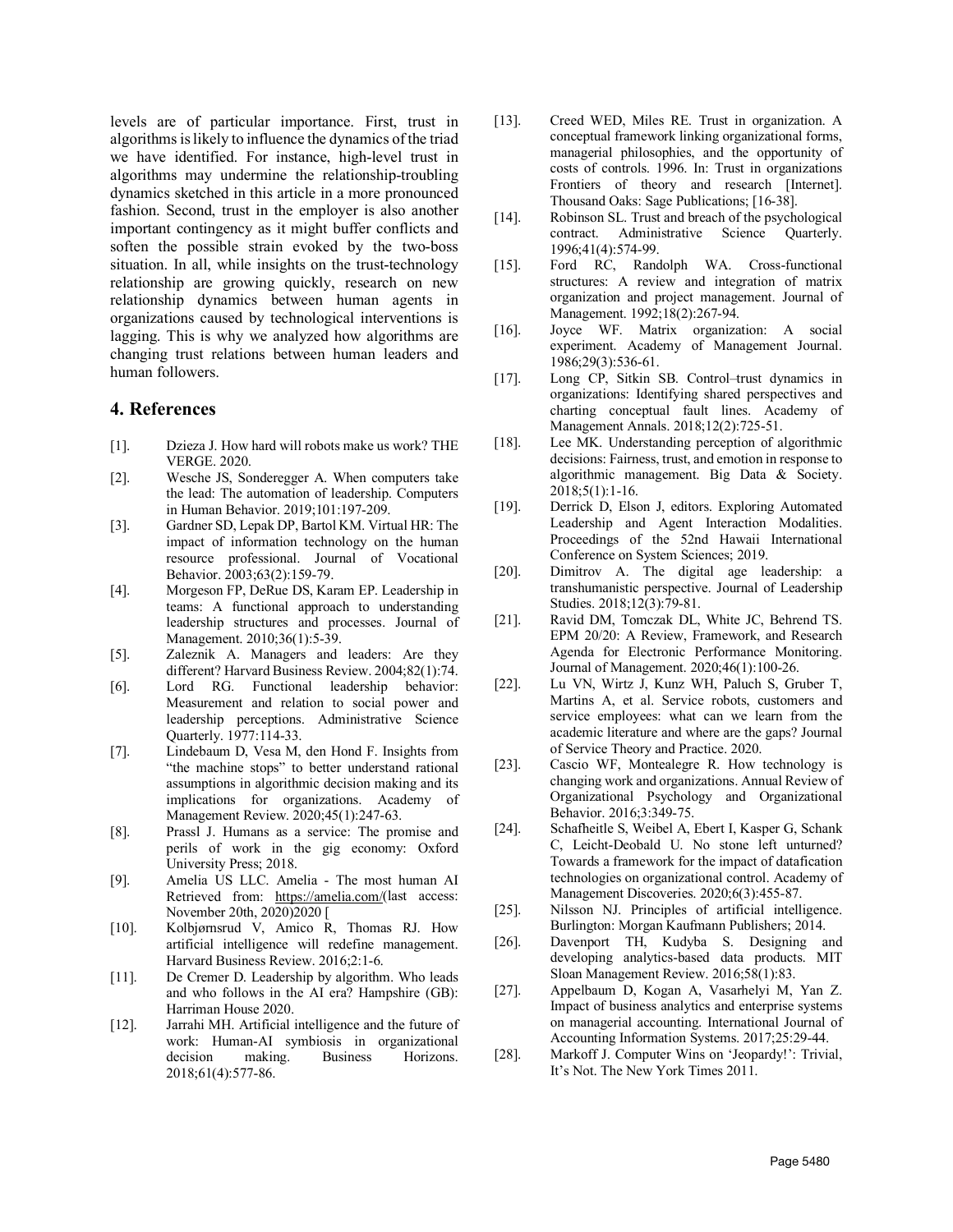- [29]. Bertsimas D, Kallus N. From predictive to prescriptive analytics. arXiv preprint arXiv:14025481. 2014.
- [30]. Lepenioti K, Bousdekis A, Apostolou D, Mentzas G. Prescriptive analytics: Literature review and research challenges. International Journal of Information Management. 2020;50:57-70.
- [31]. Lecher C. How Amazon automatically tracks and fires warehouse workers for 'productivity'. THE VERGE. 2019.
- [32]. Flamholtz EG, Das TK, Tsui AS. Toward an integrative framework of organizational control. Accounting, Organizations and Society. 1985;10(1):35-50.
- [33]. Podsakoff PM, MacKenzie SB, Bommer WH. Transformational leader behaviors and substitutes for leadership as determinants of employee satisfaction, commitment, trust, and organizational citizenship behaviors. Journal of Management. 1996;22(2):259-98.
- [34]. Kellogg KC, Valentine MA, Christin A. Algorithms at work: The new contested terrain of control. Academy of Management Annals. 2020;14(1):366- 410.
- [35]. Duggan J, Sherman U, Carbery R, McDonnell A. Algorithmic management and app‐work in the gig economy: A research agenda for employment relations and HRM. Human Resource Management Journal. 2020;30(1):114-32.
- [36]. Mintzberg H. The nature of managerial work. New York: Harper & Row; 1973.
- [37]. Spitzmüller C, Stanton JM. Examining employee compliance with organizational surveillance and monitoring. Journal of Occupational and Organizational Psychology. 2006;79(2):245-72.
- [38]. Alder GS. Employee reactions to electronic performance monitoring: A consequence of organizational culture. The Journal of High Technology Management Research. 2001;12(2):323-42.
- [39]. Mohanta B, Nanda P, Patnaik S. Management of VUCA (Volatility, Uncertainty, Complexity and Ambiguity) Using Machine Learning Techniques in Industry 4.0 Paradigm. New Paradigm of Industry 40: Springer; 2020. p. 1-24.
- [40]. Rosing K, Frese M, Bausch A. Explaining the heterogeneity of the leadership-innovation relationship: Ambidextrous leadership. The Leadership Quarterly. 2011;22(5):956-74.
- [41]. Judge TA, Piccolo RF. Transformational and transactional leadership: A meta-analytic test of their relative validity. Journal of Applied Psychology. 2004;89(5):755-68.
- [42]. D'Innocenzo L, Mathieu JE, Kukenberger MR. A meta-analysis of different forms of shared leadership–team performance relations. Journal of Management. 2016;42(7):1964-91.
- [43]. Dastin J. Thomson Reuters Technology News [Internet]. Retrieved from: [https://www.reuters.com/article/us-amazon-com](https://www.reuters.com/article/us-amazon-com-jobs-automation-insight/amazon-scraps-secret-ai-recruiting-tool-that-showed-bias-against-women-idUSKCN1MK08G)[jobs-automation-insight/amazon-scraps-secret-ai-](https://www.reuters.com/article/us-amazon-com-jobs-automation-insight/amazon-scraps-secret-ai-recruiting-tool-that-showed-bias-against-women-idUSKCN1MK08G)

[recruiting-tool-that-showed-bias-against-women](https://www.reuters.com/article/us-amazon-com-jobs-automation-insight/amazon-scraps-secret-ai-recruiting-tool-that-showed-bias-against-women-idUSKCN1MK08G)[idUSKCN1MK08G](https://www.reuters.com/article/us-amazon-com-jobs-automation-insight/amazon-scraps-secret-ai-recruiting-tool-that-showed-bias-against-women-idUSKCN1MK08G) (last access: July 14th, 2020)2018.

- [44]. Lilius JM, Worline MC, Dutton JE, Kanov JM, Maitlis S. Understanding compassion capability. Human Relations. 2011;64(7):873-99.
- [45]. Parker SK, Grote G. Automation, algorithms, and beyond: Why work design matters more than ever in a digital world. Applied Psychology: An International Review 2019;0(0):1-45.
- [46]. Shuck B, Alagaraja M, Immekus J, Cumberland D, Honeycutt‐Elliott M. Does Compassion Matter in Leadership? A Two‐Stage Sequential Equal Status Mixed Method Exploratory Study of Compassionate Leader Behavior and Connections to Performance in Human Resource Development. Human Resource Development Quarterly. 2019;30(4):537-64.
- [47]. Newton C. The trauma floor: The secret lives of Facebook moderators in America. THE VERGE. 2019.
- [48]. Bano M, editor Addressing the challenges of requirements ambiguity: A review of empirical literature. IEEE Fifth International Workshop on Empirical Requirements Engineering (EmpiRE); 2015: IEEE.
- [49]. Roy D, Reiter E. Connecting language to the world. Artificial Intelligence. 2005;167(1-2):1-12.
- [50]. Wagner B. Liable, but Not in Control? Ensuring Meaningful Human Agency in Automated Decision‐ Making Systems. Policy & Internet. 2019;11(1):104-22.
- [51]. Winter DG. A motivational model of leadership: Predicting long-term management success from TAT measures of power motivation and responsibility. The Leadership Quarterly. 1991;2(2):67-80.
- [52]. Mayer RC, Davis JH, Schoorman FD. An integrative model of organizational trust. Academy of Management Review. 1995;20(3):709-34.
- [53]. Rousseau DM, Sitkin SB, Burt RS, Camerer C. Not so different after all: A cross-discipline view of trust. Academy of Management Review. 1998;23(3):393- 404.
- [54]. Simmler M, Markwalder N. Guilty robots?– Rethinking the nature of culpability and legal personhood in an age of artificial intelligence. Criminal Law Forum. 2019;30(1):1-31.
- [55]. Schwartz D. Embedded in the crowd: Creative freelancers, crowdsourced work, and occupational community. Work and Occupations. 2018;45(3):247-82.
- [56]. Weber M. The theory of social and economic organization. New York: Oxford University Press; 1947.
- [57]. Lyons JB, Stokes CK. Human–human reliance in the context of automation. Human Factors. 2012;54(1):112-21.
- [58]. Dzindolet MT, Pierce LG, Beck HP, Dawe LA. The perceived utility of human and automated aids in a visual detection task. Human Factors. 2002;44(1):79-94.